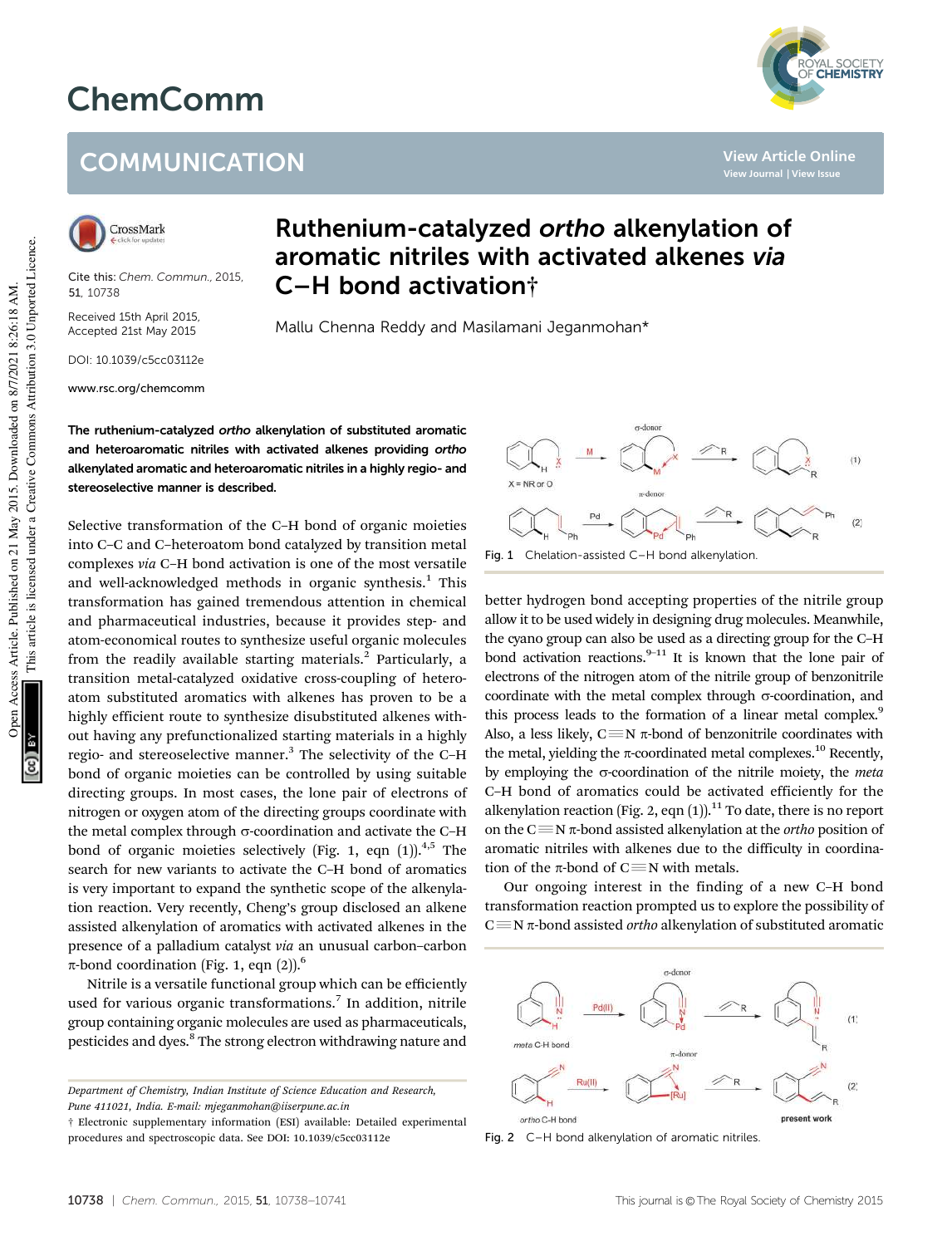nitriles with alkenes. Herein, we wish to report for the first time nitrile as a  $\pi$ -bond coordinating group for the *ortho* alkenylation of aromatic and heteroaromatic nitriles with activated alkenes in the presence of a ruthenium catalyst (Fig. 2, eqn (2)). The alkenylation reaction was compatible with functional group substituted aromatic nitriles. Later, the *ortho* alkenylated aromatic nitrile was converted into a chiral phthalide in the presence of AD-mix- $\beta$ . By employing nitrile as a directing group, arylation was performed at the alkene C–H bond of the *ortho* alkenylated aromatic nitriles with aromatic iodides in the presence of a Pd catalyst.

Initially, the ruthenium-catalyzed alkenylation reaction was examined using benzonitrile (1a) and *n*-butyl acrylate (2a) (Scheme 1). It is expected that the nitrogen atom of 1a prefers to coordinate with the metal *via* the lone pair electrons rather than π-coordination. However, for successful *ortho* C–H bond activation,  $\pi$ -coordination of nitrile is crucial. Meanwhile, a metal acetate base is needed for the deprotonation of the C–H bond of weak coordinating group substituted aromatics. Thus, a combination of the ruthenium catalyst and metal acetate having a Lewis acidic nature was selected. The main idea behind the selection of the Lewis acidic metal acetate is that the lone pair of nitrogen of the nitrile moiety would coordinate with the Lewis acid prior to the ruthenium catalyst reaction and block the corresponding site. Therefore, a possibility is created for the  $\pi$ -bond coordination of the nitrile moiety with the ruthenium catalyst and initiates the C–H bond activation. With this idea, a combination of  $[\{RuCl_2(p\text{-symene})\}_2]$  (5 mol%), AgSbF<sub>6</sub> (20 mol%) and  $Cu(OAc)<sub>2</sub>·H<sub>2</sub>O$  (2.0 equiv.) was used for the reaction. As a nitrile is a weak coordinating group,  $AgSbF_6$  was used to generate a cationic ruthenium species for the C–H bond reaction. However, in the reaction, hydration takes place at the nitrile group and only benzamide (3a) was observed. If the same reaction is run for a long time, a cyclic isoindolin-1-one derivative was observed. $12$ Later, the reaction was examined using various Lewis acids such as  $Co(OAc)<sub>2</sub>$ , Mn $(OAc)<sub>2</sub>$ , Ag<sub>2</sub>O, AgOAc, Ag<sub>2</sub>CO<sub>3</sub>, Ag $(CF<sub>3</sub>CO<sub>2</sub>)$  and Fe(OAc)<sup>2</sup> (2.0 equiv.). Very interestingly, in AgOAc, the *ortho* C–H bond activation takes place selectively and further reaction with *n*-butyl acrylate (2a) provides the *ortho* alkenylated benzonitrile 4aa in 75% isolated yield. In the reaction, benzamide 3a was observed only in a very minor 3% yield. In other silver salts such as  $Ag_2O$ ,  $Ag_2CO_3$  and  $Ag(CF_3CO_2)$ , the product 4aa was observed in 45%, 49% and 61% yields. Benzamide 3a was observed in 25%, 19% and 14% yields, respectively. But, in  $Co(OAc)_2$  and  $Mn(OAc)<sub>2</sub>$ , benzamide 3a was observed in more than 45% and 51% yields and product 4aa was observed in 15% and 19% yields, respectively. Meanwhile, the acidic solvent AcOH is crucial for the reaction. Other solvents such as 1,2-dichloroethane, THF,



Scheme 1 ortho Alkenylation of benzonitrile.

1,4-dioxane, DMF, toluene and  $CF<sub>3</sub>COOH$  were not suitable for the reaction. However, in iso-PrOH, the product 4aa was observed only in 10% yield without benzamide 3a formation.

The scope of the alkenylation reaction was examined with various activated alkenes 2 under the optimized reaction conditions (Table 1). Ethyl acrylate (2b), cyclohexyl acrylate (2c), phenyl acrylate (2d), benzyl acrylate (2e) and 2-phenoxyethyl acrylate (2f) reacted efficiently with 1a, providing the expected *ortho* alkenylated benzonitriles 4ab–af in 64%, 79%, 69%, 67% and 59% yields, respectively (entries 1–5). Further, *n*-butyl acrylate (2a), ethyl acrylate (2b), methyl acrylate (2g) and 2,2,2-trifluoroethyl acrylate (2h) also efficiently reacted with 2-naphthonitrile (1b), yielding *ortho* alkenylated 2-naphthonitriles 4ba–bh in 75%, 65%, 62% and 57% yields, respectively (entries 6–9). In the reaction, C–H bond activation takes place selectively at the C3 position of 2-naphthonitrile (1b). Interestingly, phenyl vinyl sulphone (2i) was also efficiently involved in the reaction, providing product 4bi in 52% yield (entry 10).

The alkenylation reaction was compatible for a variety of sensitive functional groups such as Br, Cl, I, OMe, SMe and CO2Me substituted aromatic nitriles (Table 2). *ortho* Bromo (1c), chloro (1d) and methoxy (1e) substituted benzonitriles reacted efficiently with *n*-butyl acrylate (2a), providing the corresponding *ortho* alkenylated aromatic nitriles 4ca–ea in 51%, 50% and 47% yields, respectively (entries 1–3). Subsequently, *meta* methylester  $(1f)$ , iodo  $(1g)$ , bromo  $(1h)$ , chloro  $(1i)$  and methoxy  $(1i)$  benzonitriles also efficiently participated in the reaction, providing the corresponding *ortho* alkenylated benzonitriles 4fa–ja in 53%, 48%, 45%, 44% and 42% yields, respectively, in a highly regioselective manner (entries 4–8). In all these reactions, C–H bond activation takes place at a less hindered *ortho* C6–H bond of the

Table 1 Reaction of benzonitrile (1a) or 2-naphthonitrile (1b) with activated alkenes 2b-i<sup>a</sup>

| Entry          | Alkenes 2                   | Product 4                      | Yield $^{b}$ (%) |
|----------------|-----------------------------|--------------------------------|------------------|
|                | $2b-1$                      | 4ab-af                         |                  |
| $\mathbf{1}$   | <b>2b:</b> $R^1 = Et$       | <b>4ab:</b> $R^1$ = Et         | 64               |
| $\overline{2}$ | 2c: $R^1$ = cyclohexyl      | <b>4ac:</b> $R^1$ = cyclohexyl | 79               |
| 3              | 2d: $R^1 = Ph$              | <b>4ad</b> : $R^1$ = Ph        | 69               |
| 4              | <b>2e:</b> $R^1 = CH_2Ph$   | <b>4ae:</b> $R^1 = CH_2Ph$     | 67               |
| 5              | 2f: $R^1 = (CH_2)_2$ OPh    | 4af: $R^1 = (CH_2)_2$ OPh      | 59               |
|                | 30.8<br>2a-h                | CO <sub>2</sub> R1<br>4ba-bh   |                  |
| 6              | 2a: $R^1 = n - Bu$          | <b>4ba:</b> $R^1 = n$ -Bu      | 75               |
| 7              | <b>2b:</b> $R^1 = Et$       | <b>4bb:</b> $R^1$ = Et         | 65               |
| 8              | 2g: $R^1$ = Me              | <b>4bg:</b> $R^1$ = Me         | 62               |
| 9              | <b>2h:</b> $R^1 = CH_2CF_3$ | <b>4bh:</b> $R^1 = CH_2CF_3$   | 57               |
| 10             | $SO_2Ph$<br>2i              | 4bi                            | $52^c$           |

*a* All the reactions were carried out using 1a or 1b (75 mg), alkenes 2a–h (4.0 equiv.) and 2i (2.0 equiv.),  $[\{RuCl_2(p\text{-symene})\}_2]$  (5 mol%), AgSbF<sub>6</sub> (20 mol%) and AgOAc (2.0 equiv.) in dry acetic acid (3.0 mL) at 120 °C for 14 h. <sup>*b*</sup> Isolated yield. <sup>*c*</sup> In this reaction, DCE (3.0 mL) + pivalic acid (0.5 mL) was used instead of AcOH.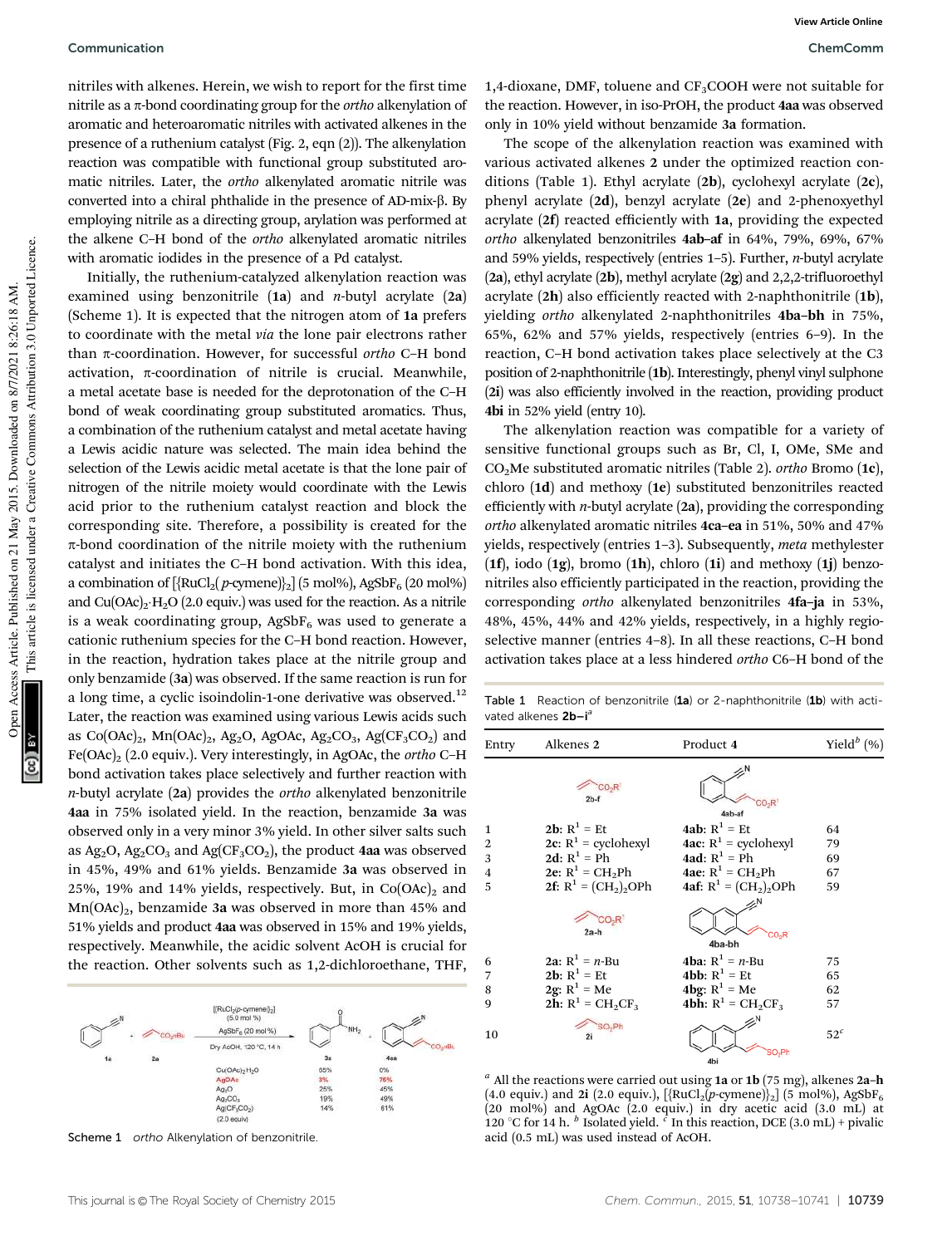Table 2 Reaction of benzonitrile (1a) or 2-naphthonitrile (1b) with activated alkenes  $2b-i<sup>2</sup>$ 



*a* All the reactions were carried out using 1c–o (75 mg), alkenes 2 (4.0 equiv.),  $[\{RuCl_2(p\text{-cymene})\}_2]$  (5 mol%), AgSbF<sub>6</sub> (20 mol%) and AgOAc (2.0 equiv.) in dry acetic acid  $(3.0 \text{ mL})$  at 120 °C for 14 h. Isolated yield. *<sup>c</sup>* The reaction time was 16 h.

benzonitriles (1f–j). 4-Methoxy (1k) and 4-SMe (1l) substituted benzonitriles provided the corresponding alkenylation products 4ka and 4la in 42% and 57% yields, respectively (entries 9 and 10). The alkenylation reaction was also examined with disubstituted benzonitriles (1m–o). 2,3-Dimethoxy (1m) and 3,4-dimethoxy (1n) benzonitriles reacted with 2a or 2b, affording *ortho* alkenylated benzonitriles 4ma and 4nb in moderate 38% and 29% yields, respectively (entries 11 and 12). In the substrate 1n, the C–H bond activation takes place at the less hindered *ortho* C6–H bond. In contrast, a sterically hindered *ortho* C–H bond of piperonylonitrile (1o) reacted with 2a or 2g providing products 4oa and 4og in 52% and 48% yields, respectively (entries 13 and 14). The present result clearly reveals that a strong electron donating OMe group as the substituent on the benzonitrile decreases the yield of the product, and SMe, halogens and electron withdrawing substituents on the benzonitrile moderately increases the yield. In unsubstituted benzonitrile and 2-naphthonitrile substrates, good yields were observed.

The alkenylation reaction was also successfully extended with heteroaromatic nitriles (Scheme 2). Treatment of 2-nitrile



thiophene  $(p)$  with *n*-butyl acrylate  $(2a)$  in the presence of  $[\text{RuCl}_2(p\text{-cymene})]_2]$  (5 mol%), AgSbF<sub>6</sub> (20 mol%) and AgOAc (2.0 equiv.) at 120  $^{\circ}$ C for 16 h provided 2-alkenyl-3-nitrile thiophene (4pa) in 53% yield. 3-Nitrile thiophene (1q) reacted with *n*-butyl acrylate (2a) affording bis alkenylated 3-nitrile thiophene 5qa in 25% yield. Next, the same reaction was examined using Cu(OAc)<sub>2</sub>·H<sub>2</sub>O without AgOAc. Interestingly, in this reaction, bis alkenylated 3-nitrile thiophene 5qa was observed in 57% yield (Scheme 3). Similarly, *n*-ethyl acrylate (2b), cyclohexyl acrylate (2c), phenyl acrylate (2d), benzyl acrylate (2e), 2-phenoxyethyl acrylate ( $2f$ ) and methyl acrylate ( $2g$ ) also reacted with  $1q$ , affording bis alkenylated 3-nitrile thiophenes 5qb–qg in 65%, 48%, 49%, 47%, 45% and 69% yields, respectively (Scheme 3).

A substituted *ortho* alkenyl aromatic nitrile is a versatile synthetic intermediate which can be used for synthesizing various useful organic molecules.7,8 *ortho* Alkenyl benzonitrile 4ab underwent an intramolecular cyclization in the presence of AD-mix- $\beta$ , yielding a chiral phthalide 6 in 93% yield in 99 ee% (Scheme 4).<sup>13</sup> By using AD-mix- $\alpha$ , the reverse chiral phthalide derivative can be prepared in a highly enantioselective manner.<sup>13</sup> Further,



Scheme 3 bis Alkenylation of 3-cyanothiophene



Scheme 4 Transformation of ortho alkenyl benzonitriles 4.